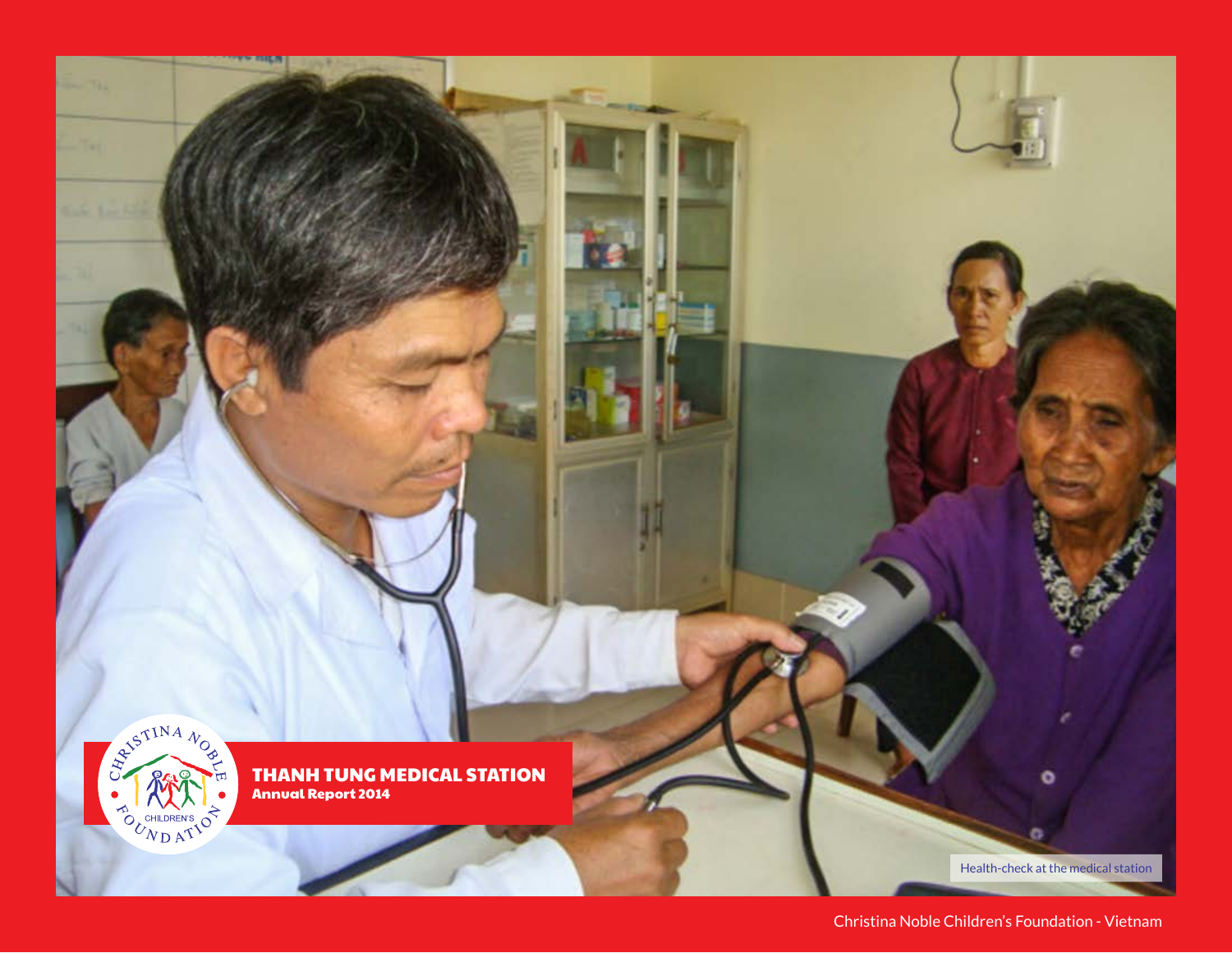# Programme Description

| Established:         | 1999                                                                                                                  |
|----------------------|-----------------------------------------------------------------------------------------------------------------------|
| Location:            | Gia Canh Hamlet, Dinh Quan District, Dong Nai Province                                                                |
| Target Group:        | Poor and disadvantaged families in the area                                                                           |
| Local Partner:       | The People's Committee of Dinh Quan                                                                                   |
| <b>CNCF Staff:</b>   | Mr. Nicolas Pistolas, Ms. Son Thu Trinh, Ms. Tran Thi Ngoc Thuy                                                       |
| Monitoring visit:    | <b>Bi-annual</b>                                                                                                      |
|                      | <b>CNCF Involvement: Fully funding, supervising</b>                                                                   |
| <b>Budget 2014:</b>  | <b>\$US 8,059</b>                                                                                                     |
| <b>Future Plans:</b> | Winding-down financial support in 2015 and handing over all responsibility, including financial, to the local partner |
| Compiled By:         | Ms. Tran Thi Ngoc Thuy                                                                                                |

On behalf of our Foundation and the Sunshine Children of Vietnam, we thank all sponsors for supporting this programme in 2014.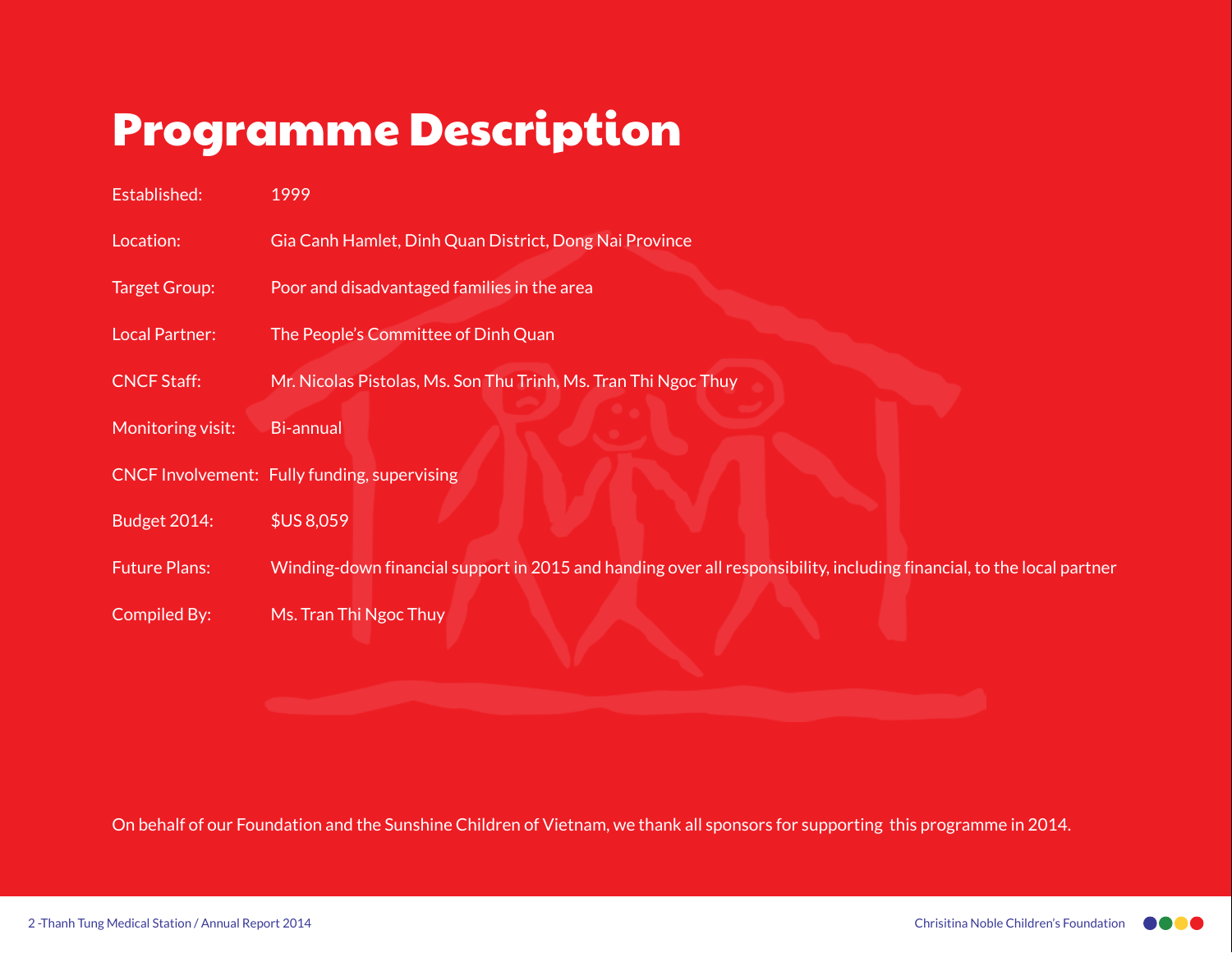## Table of Contents

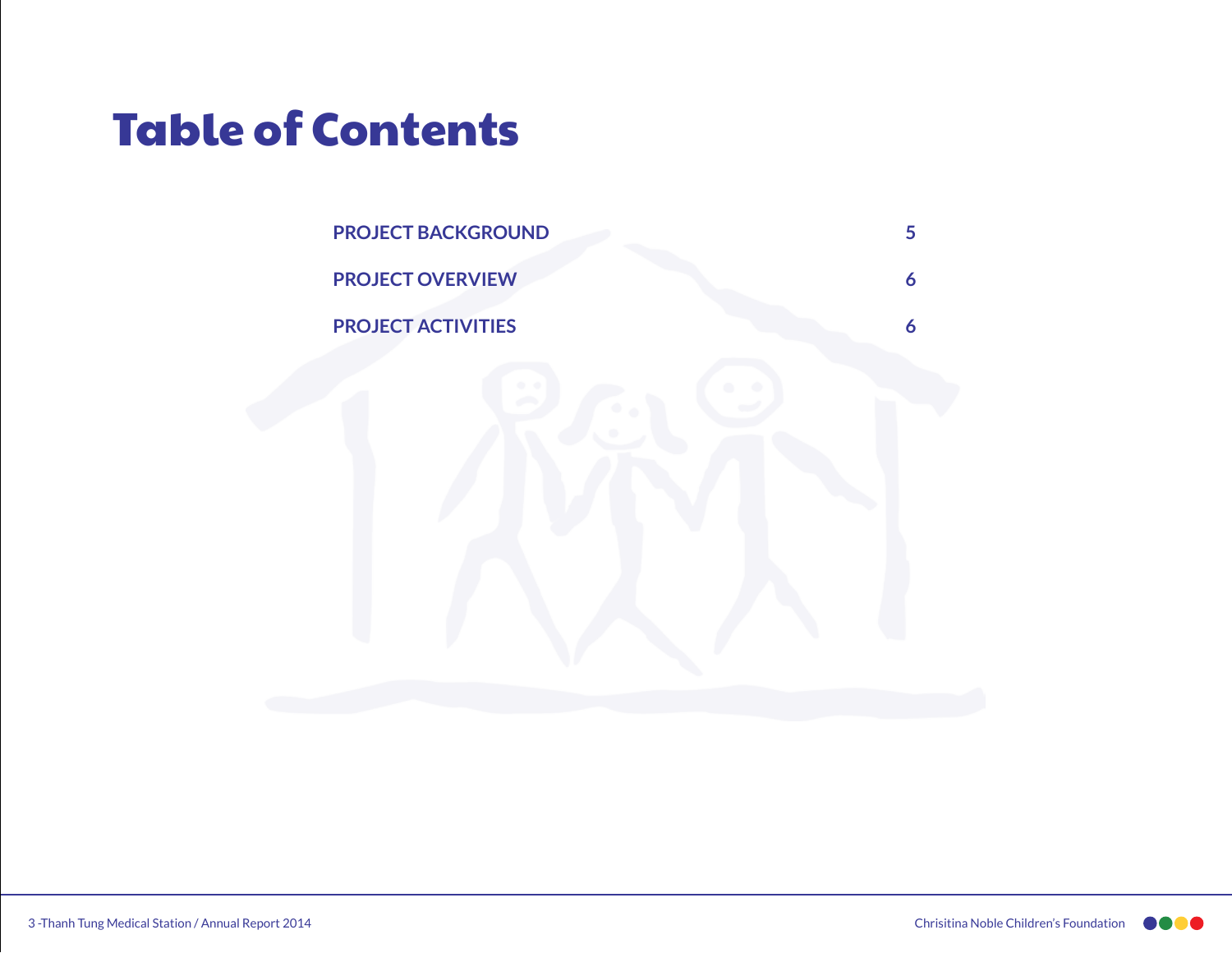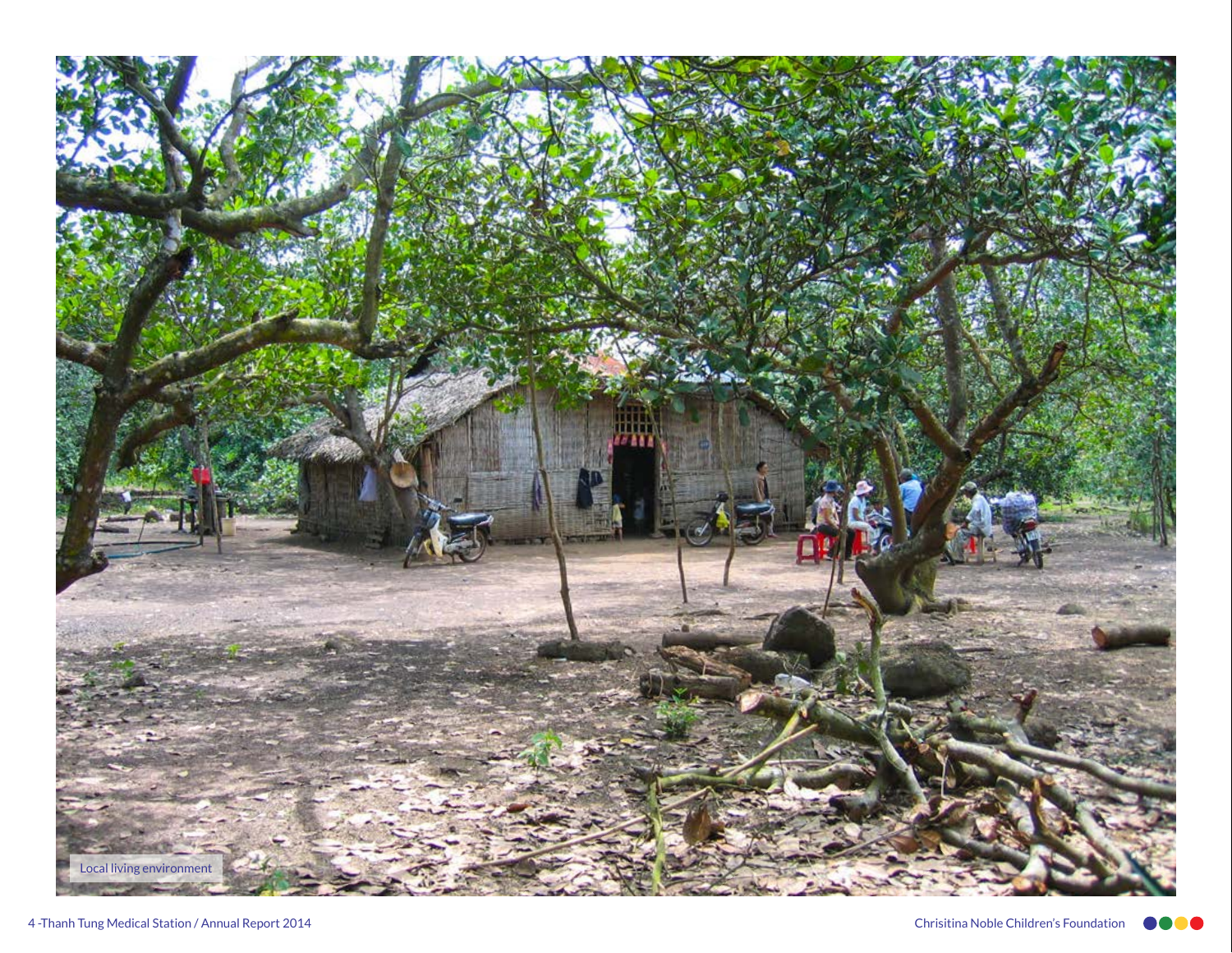## Project Background

We established the Thanh Tung Medical Station in 1999 to serve the medical needs of a small poverty-stricken community in rural Vietnam, approximately 130km northeast of Ho Chi Minh City. Around 2,200 people live here; a fifth are from minority ethnic groups. The Chau Ma people make up the largest ethnic minority group and are the main beneficiaries of this project.

Most Chau Ma people live very hard lives without even the most basic sanitation and nutritional requirements. Before we built the Thanh Tung Medical Station, local people had to travel to another medical station 15 km away. As there are no roads the only way to get there is on foot and due to the difficult terrain and restricted access, the Chau Ma people seldom made the trip and were unable to access healthcare.

Rates of malnourished children, incidences of malaria and numbers of women suffering from gynaecological problems were very high and when we first opened the medical station these were typically the types of cases we dealt with.

Gradually, as the community's health has improved, our medical station has also evolved; it provides child nourishment facilities, pre- and post-natal care, and preventative medical services such as health awareness seminars and workshops that focus on providing information to families like the need for good personal hygiene and sanitation.

The road system in the area has also been much improved, which make is easier for the people to access health care units.

This year we conducted a comprehensive study to evaluate if there was a continued need for CNCF support in this area. We found that due to the success of the project and the resulting improvement in health awareness and an overall improvement in sanitation facilities in this area, the medical station was no longer necessary. The medical station has fulfilled its primary targets of providing first-aid, basic medical services and malnutrition treatment to the local people and to help raise their awareness about personal healthcare. Thanh Tung Medical Station has reached self-sufficiency.

Our support of the medical station ended from 1 January 2015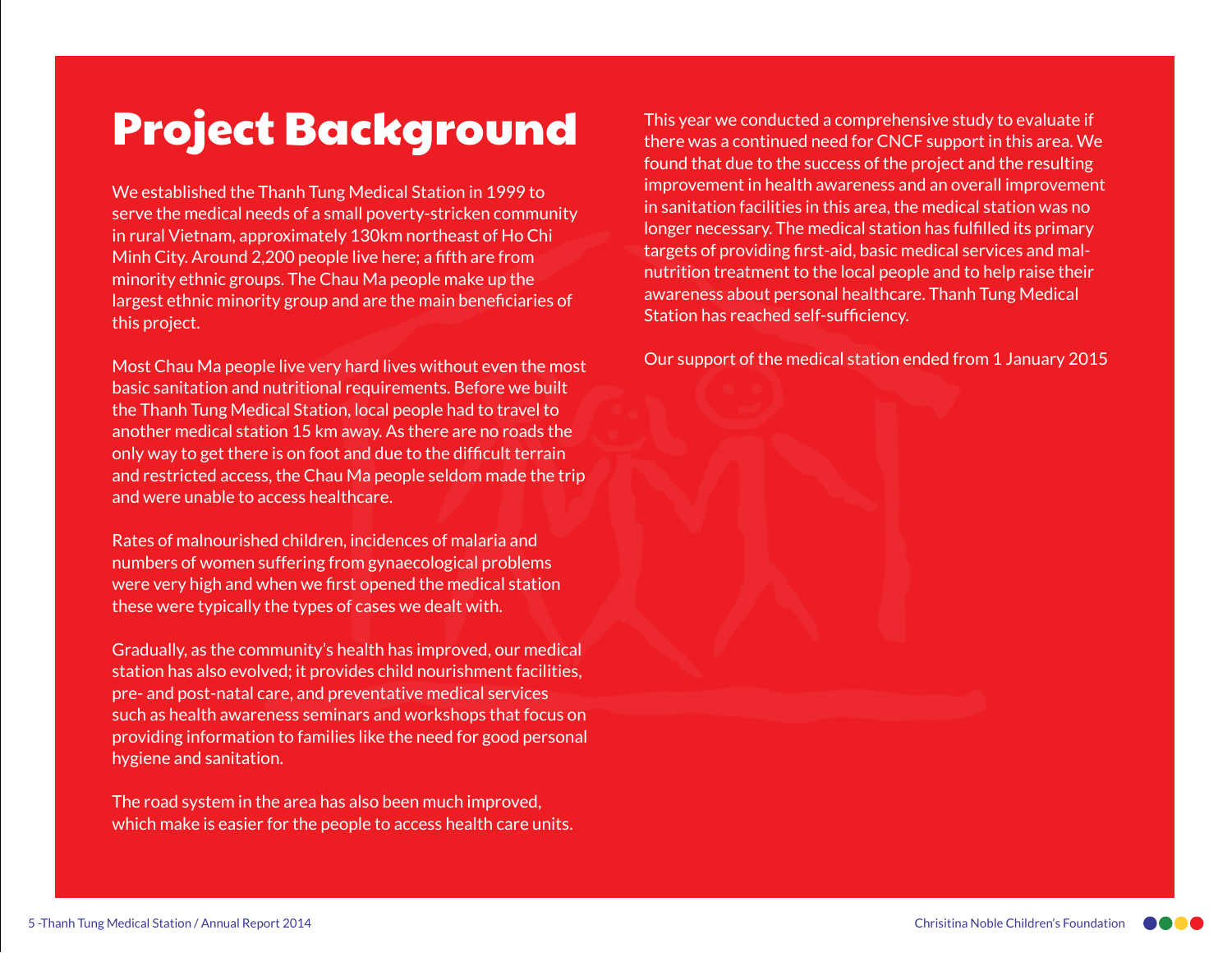## Project Overview

In 2014, the medical station provided medical and preventative services to the local community including: free medical appointments and care for disadvantaged people (predominantly ethnic minorities), free contraceptives, and preventive medical care such as vaccines, medical screening and healthcare workshops.

We also provided personal consultations on health-care issues and family planning as part of routine medical consultations with patients. We held educational talks and seminars in the local primary and secondary school on the importance of good personal hygiene and sanitation for children and families.

We have recognised that attendance at the Medical Station had steadily declined over the past couple of years, thus a comprehensive evaluation was conducted to identify the reasons for the decline and in order to make a recommendation for future usage.

The evaluation showed the following measures were responsible for the decline:

- Our health awareness campaigns were successful in encouraging local people to seek out early medical attention and to have the confidence to travel to the larger wellequipped facilities in the province.
- Our education initiatives and preventative measures have resulted in a complete eradication of malaria in this community. Based on our evaluation, and in agreement with the local partner, we decided there was no longer a need to fund the clinic and CNCF support would end from 1 January 2015 with the project considered a success.

### Project Activities Medical Services

Two full-time nurses are employed at Thanh Tung Medical Station to provide medical services including medical examinations, hospital referrals for serious illnesses, and provision of free medicine.

In 2014, the medical station saw 1,131 different patients with 4,813 appointments made in total. 64,5% of mainly ethic minority patients - 168 of whom are under the age of 15 received free medicine.

People were treated for a wide variety of conditions such as (but not limited to): respiratory problems, digestive illness, and tuberculosis. Along with common illnesses such as colds and seasonal influenza, gynecological issues were the most common complaints mainly due to poor standards of sanitation.

#### Preventative Health Services

The following preventative health services have been provided.

#### VACCINATIONS

In this mountainous, forest region there are a number of infectious diseases that are still prevalent. It has been important for us to vaccinate children against these types of diseases in an attempt to reduce high-rates of infant disability and mortality.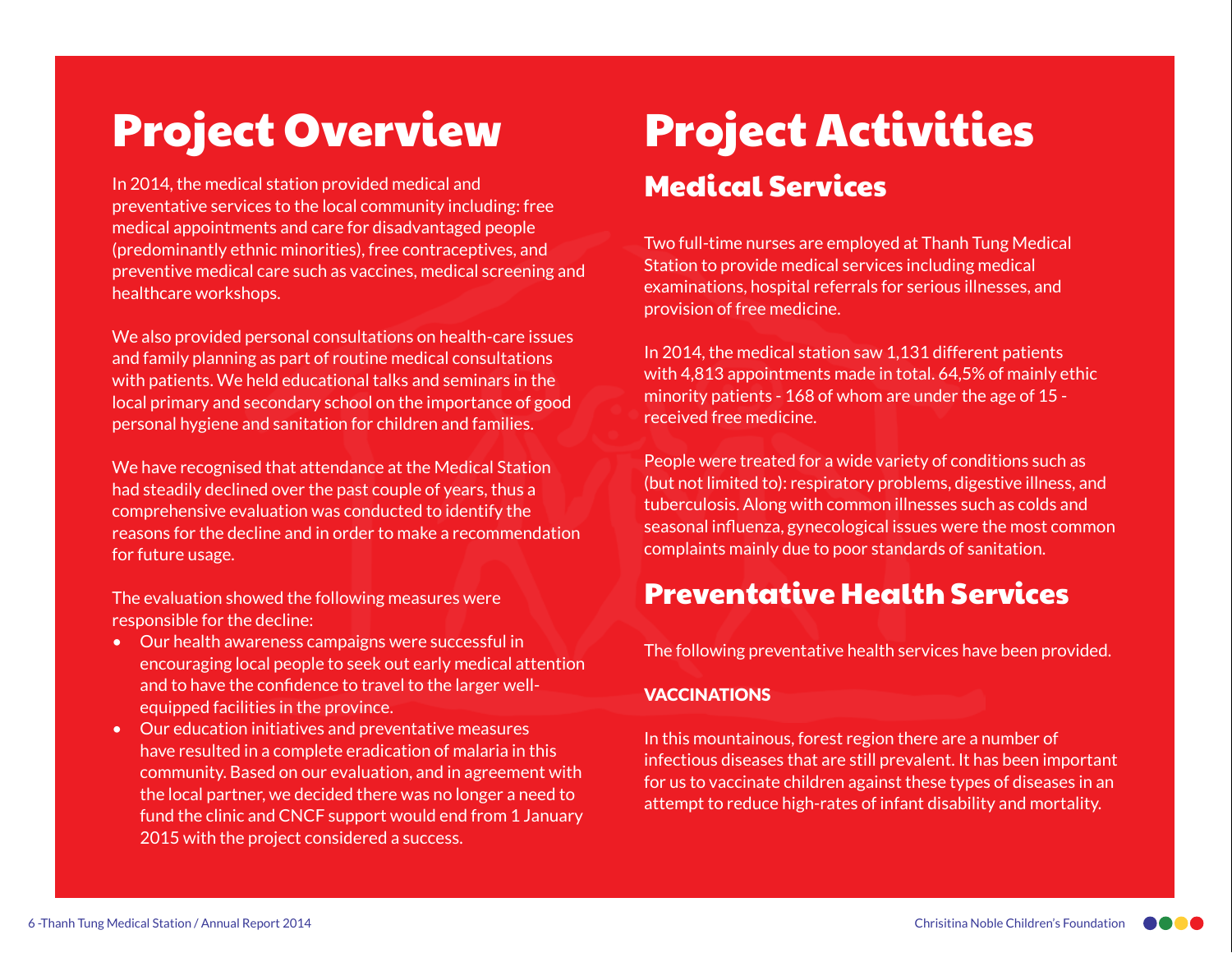One of our main priorities in establishing the medical station was to ensure that all children in the area were vaccinated in accordance with the national vaccination programme. The medical station staff maintain thorough records for each child and reminders are sent to families, sometimes in person, for those parents who miss follow-up booster vaccines.

In 2013, the Ministry of Health moved all vaccine services to the main provincial hospital due to incidents of severe complications in smaller clinics in Vietnam. As a result no more vaccinations have been administered at Thanh Tung medical station. The staff keep track of target vaccine groups, including children under 1 year old and pregnant women as there was historically a very low vaccination rate among these groups. In 2014, the Ministry of Health used the Medical Station as a base to provide emergency vaccines in the face of a serious measles outbreak. A series of vaccinations were given to the target group of children and pregnant women in the village:

- 34 children under 1-year-old were vaccinated against diphtheria, pertussis, tetanus, polio, tuberculosis, measles, hepatitis B, meningitis and Sabin;
- 103 children aged 1 to 3-years-old received Japanese encephalitis vaccinations;
- 33 pregnant women received tetanus vaccinations as well as 18 women aged 15 to 35;
- measles vaccinations were given to all village children under the age of 14

#### FAMILY PLANNING

In the year 2000 the birth rate for this community was 7 children per family.

The staff at the medical station focused on increasing family planning awareness in the village and provided couples with free birth control. Couples with 2 or more children were encouraged to use contraceptives. In 2014 the birth rate has declined to 2.3 children per family.

In 2014, 381 couples in the community received family planning advice.

#### AWARENESS RAISING ACTIVITIES

Awareness raising activities began in 2006. In 2008, they became the main focus of the medical station. In 2010, we agreed to provide educational talks to two village schools on a wide range of healthcare and social/psychological issues. The local partners were impressed with the workshop facilitation and educational methods used and were keen to adopt similar techniques themselves for future activities.

In 2014, due to several national outbreaks of measles, dengue fever, and hand-foot-mouth, the staff at Thanh Tung medical station focused on these diseases in their counselling sessions along with Japanese encephalitis, food safety, productive health, and child nutrition.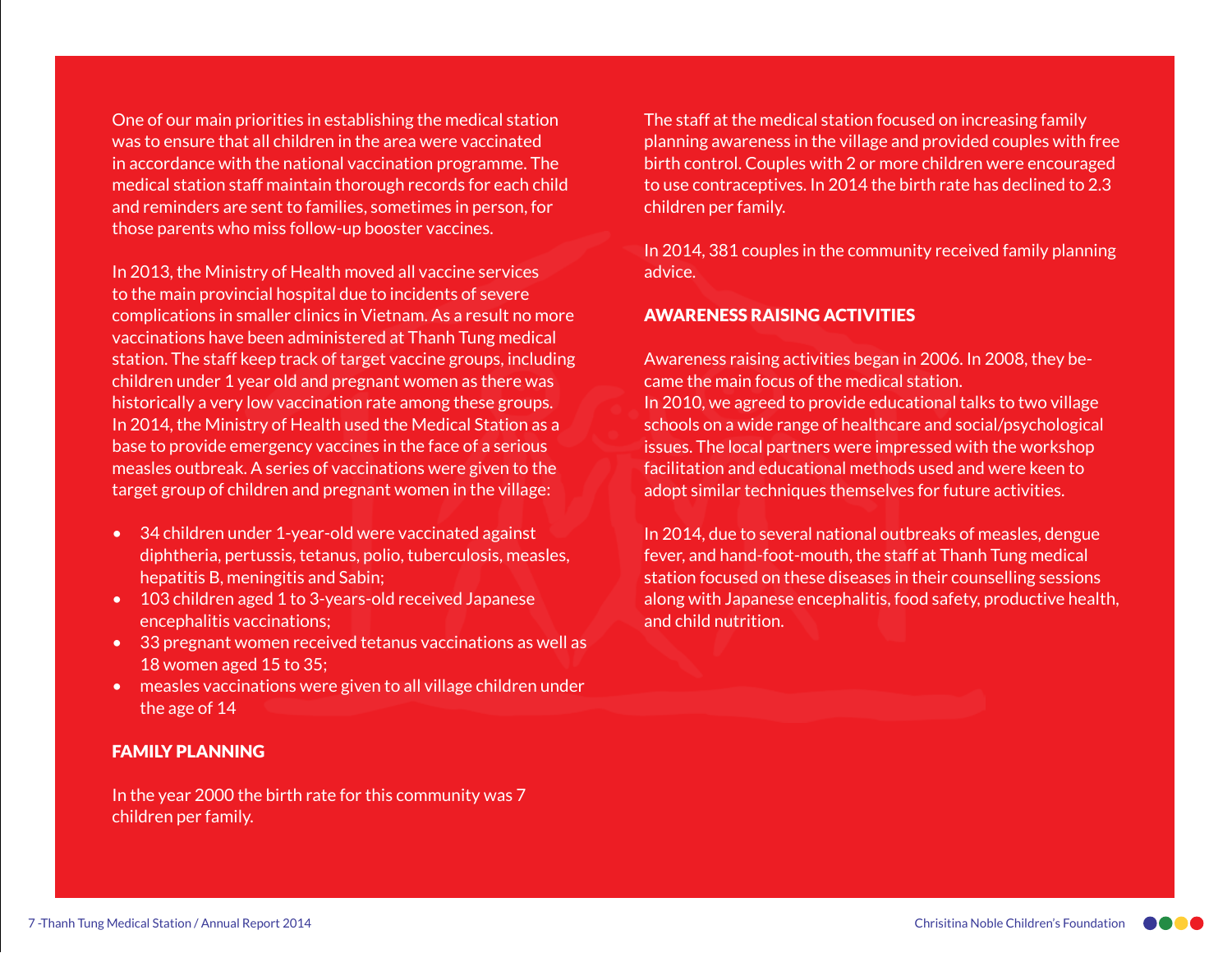







8 -Thanh Tung Medical Station / Annual Report 2014 Chrisitina Noble Children's Foundation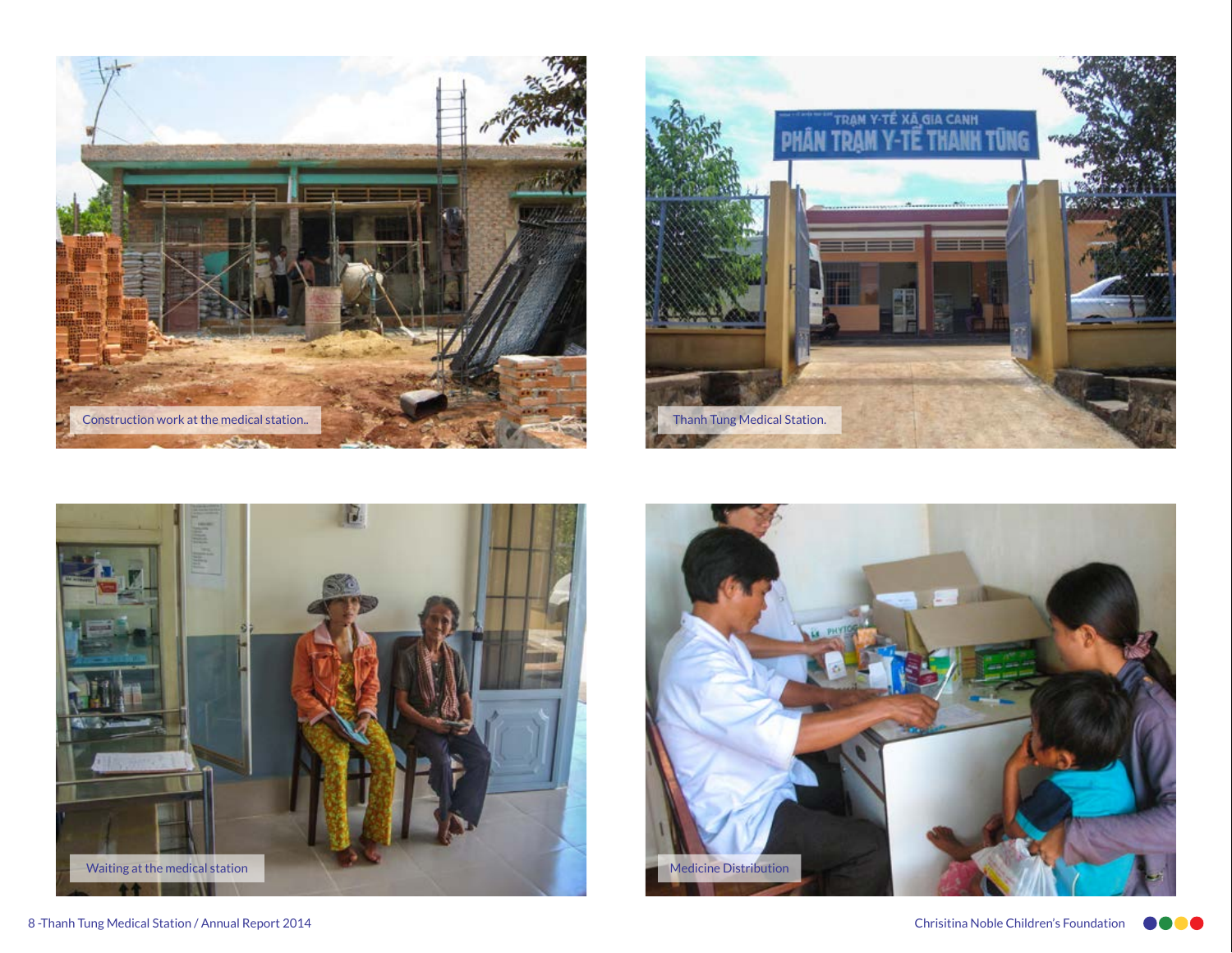